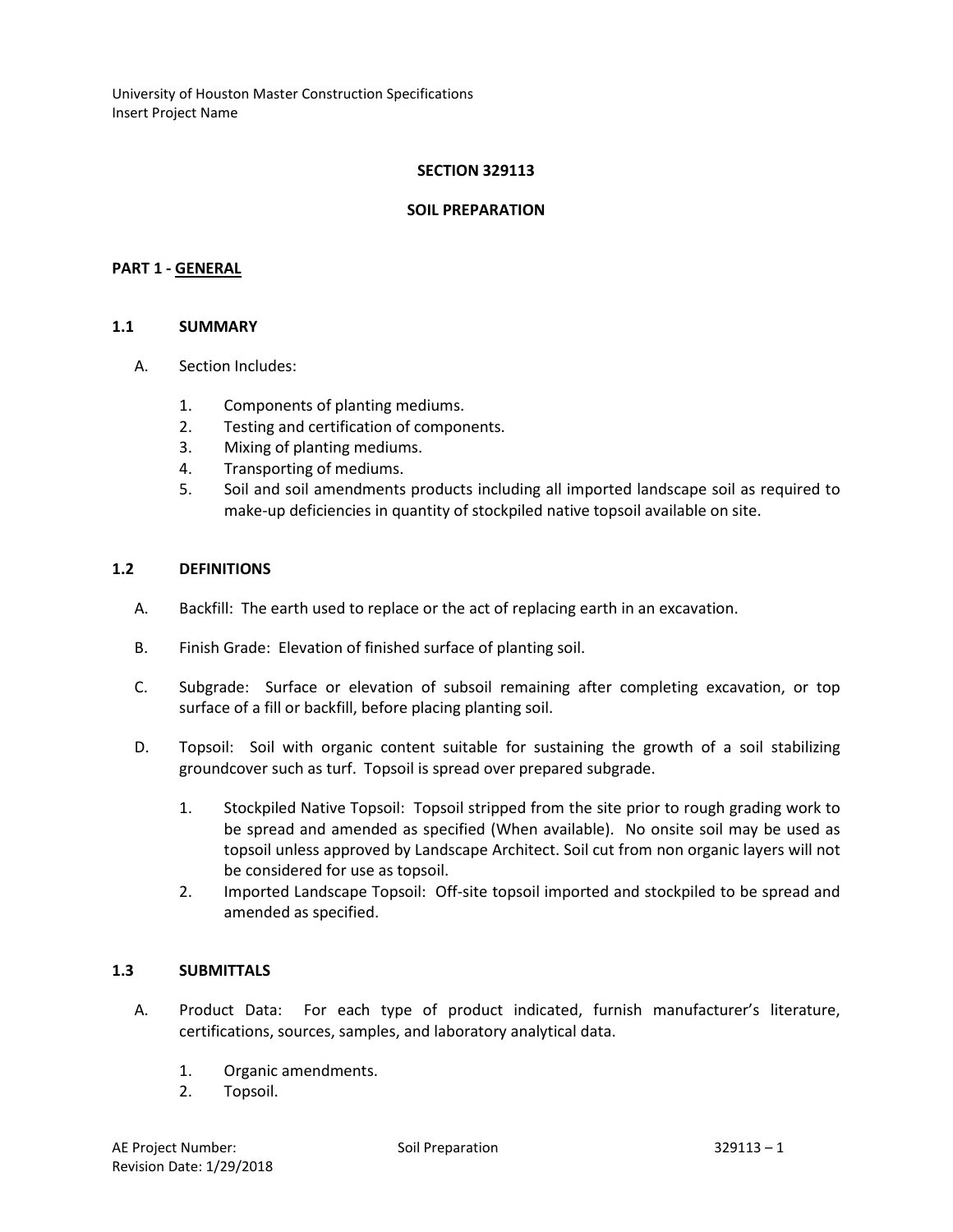- 3. Sand.
- 4. Mulch.
- 5. Plant bed mix.
- 6. Fertilizer.
- 7. Soil amendments.
- 8. Pre-emergent herbicide.

# **1.4 QUALITY ASSURANCE**

- A. Testing: Soil testing laboratory shall be approved by Owner. Soils laboratory shall be capable of providing all tests outlined in this section and shall provide recommendations and rates of applications per 1000 sq. ft. for soil amendments, soil chemistry, and soil placement.
	- 1. All costs for testing shall be paid for by Contractor.
	- 2. Materials to be Tested:
		- a. Stockpiled Native topsoil 3 samples minimum from at least 3 different locations within the stockpile.
		- b. Imported Landscape soils 3 samples minimum from at least 3 different locations within the stockpile.
	- 3. Agricultural Test Reports: Stockpiled Native Topsoil, Imported Landscape Soils, and Subgrade Soil shall be tested as follows:
		- a. Fertility (as expressed in measures of pH, salinity, nitrates, ammonium, phosphate, potassium, calcium, and magnesium).
		- b. Agricultural Suitability (sodium absorption ratio, sodium acetate and extractable calcium).
		- c. Particle Size: Classify the soil by USDA standards including particle size and organic content notations. Lab reports to conform to material specification description for sieve sizes.
		- d. Heavy metals (cadmium, lead, arsenic, aluminum).
		- e. Soils lab may require additional tests due to field conditions.
	- 4. Fertility Considerations: In the event of nutrient inadequacies, provisions shall be made to add required materials in soils to overcome inadequacies prior to planting.
	- 5. Imported Landscape Topsoil: Test for herbicide contamination.
	- 6. Certificates: Certify strict compliance with accepted soil mixes and amendments, including rate of application.

# **PART 2 - PRODUCTS**

# **2.1 NATIVE LANDSCAPE TOPSOIL**

A. Stockpiled Native Topsoil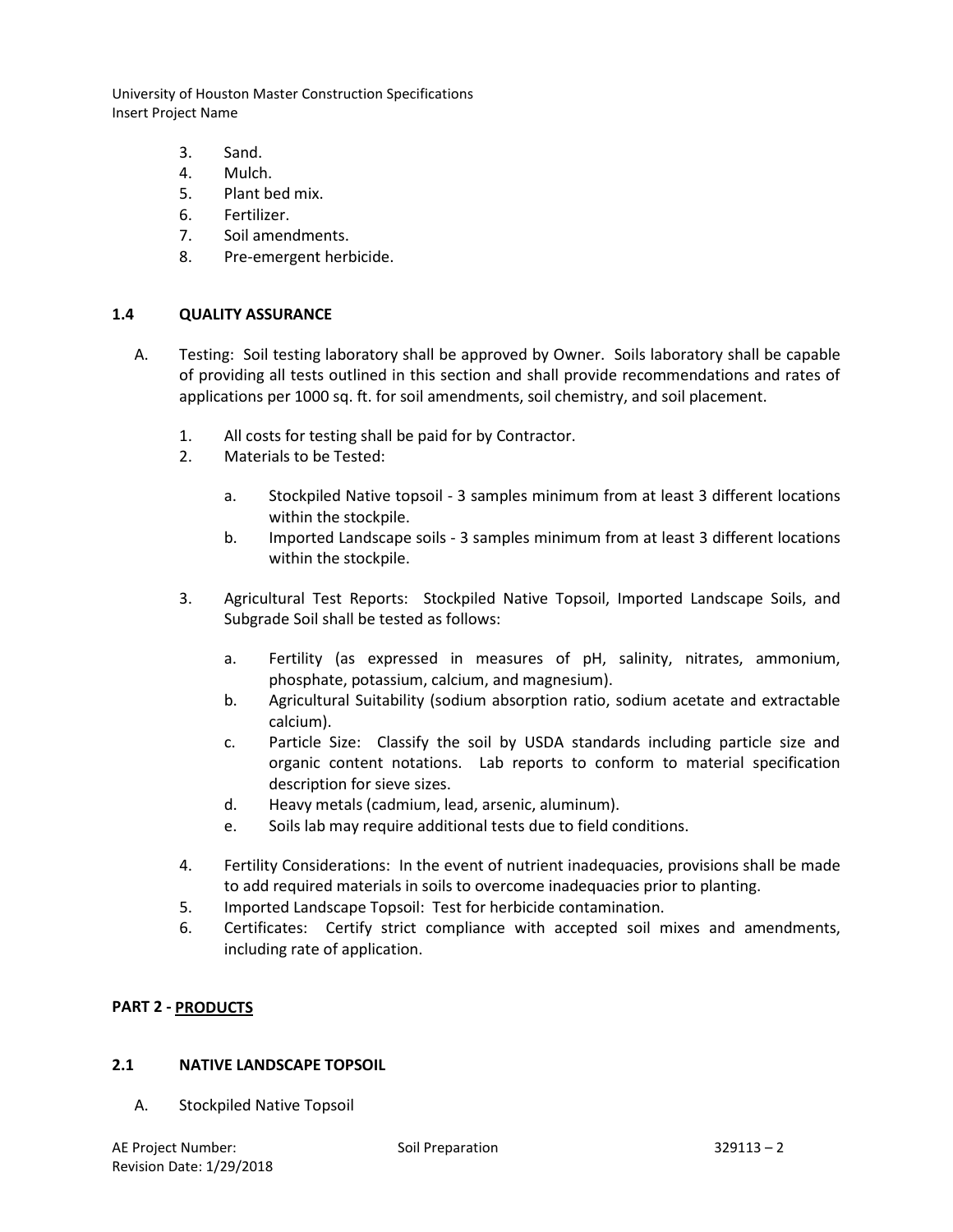- 1. Quantity: Approximate quantity of stockpiled native topsoil will not be known until demolition and rough grading have been completed under Civil Work.
- 2. Stockpiling: Stockpile stripped topsoil onsite.
- 3. Composition: Fertile, friable, well-drained soil, of uniform quality, free of stones over 1 inch diameter, sticks, oils, chemicals, plaster, concrete and other deleterious materials.
- 4. Analysis: Obtain an agricultural suitability analysis of the proposed topsoil from an accepted, accredited Testing Agency at Contractor's cost.
- 5. Test Results: Request Testing Agency to send one (1) copy of test results directly to Landscape Architect and one (1) copy to the Owner. Imported topsoil shall be amended per soils analysis report.

# **2.2 IMPORTED TOPSOIL**

A. Grading:

| Sieve Size           | <b>Percent Passing Sieve</b> |
|----------------------|------------------------------|
| $25.4$ mm $(1'')$    | 95-100                       |
| 9 SI mm (3/8")       | 85-100                       |
| 53 Micron (270 mesh) | 10-30                        |
|                      |                              |

- B. Chemistry Suitability Considerations:
	- 1. Salinity: Saturation Extract Conductivity (ECe x 103 @ 25 degrees C.) less than 4.0.
	- 2. Sodium: Sodium Absorption Ratio (SAR) less than 9.0.
	- 3. Boron: Saturation Extract Concentration less than 1.0 PPM.
	- 4. Reaction: pH of Saturated Paste: 6.0- 7.5.
- C. Pests: The population of any single species of plant pathogenic nematode shall be fewer than 500 per pint of soil.
- D. Fertility Considerations: Soil to contain sufficient quantities of available nitrogen, phosphorus, potassium, calcium, and magnesium to support normal plant growth. In the event of nutrient inadequacies, provisions shall be made to add required materials to overcome inadequacies prior to planting.
- E. Source of above shall be approved and conformity of material shall be laboratory verified for each 100 cubic yards of material delivered to the site.
- F. Composition: Fertile, friable, well drained soil, of uniform quality, free of stones over 1 in. diameter, sticks, oils, chemicals, plaster, concrete and other deleterious materials.

# **2.3 PINE BARK MULCH**

A. Finely ground decomposed pine bark.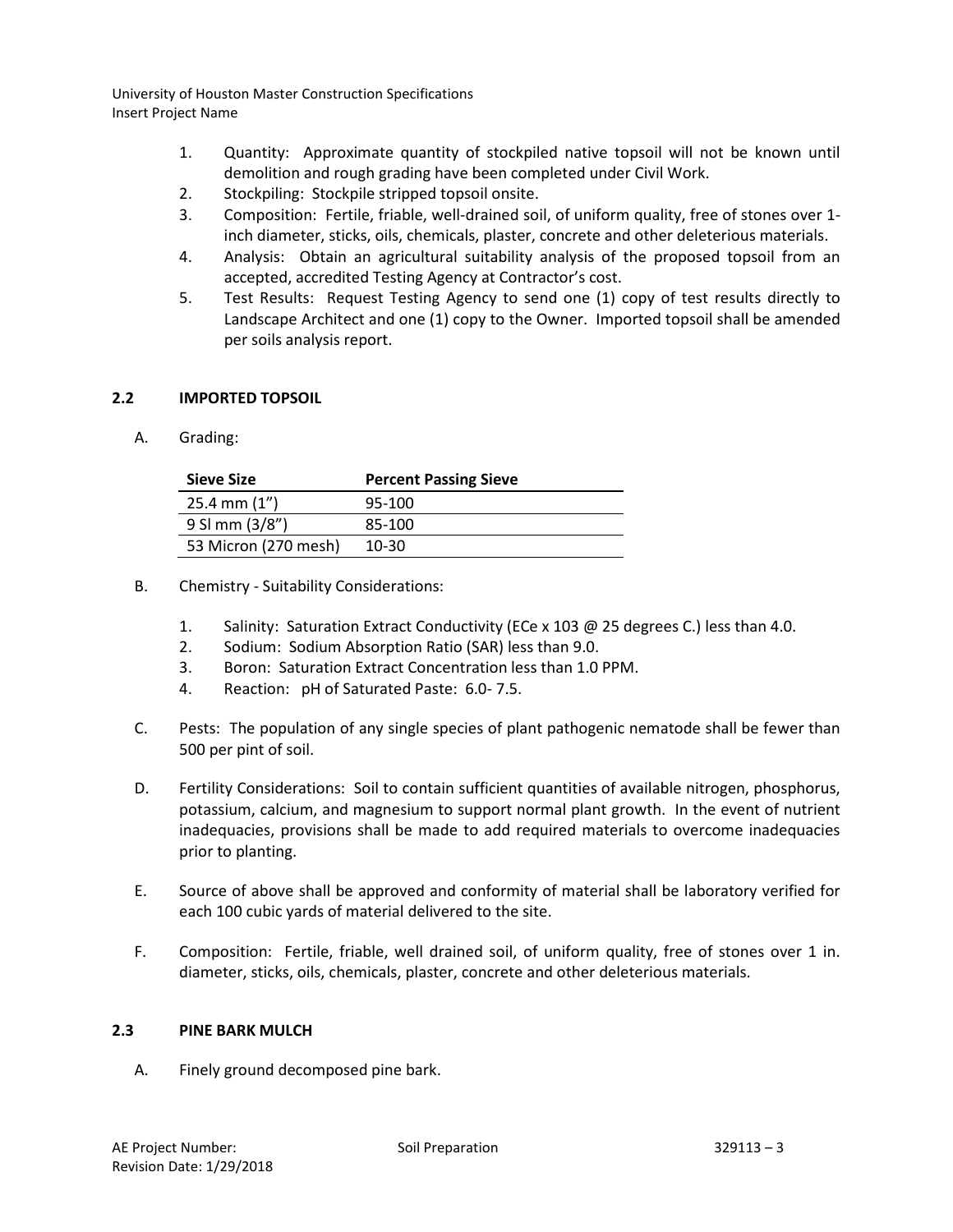- B. White wood or filler material is not allowed.
- C. Submit sample for approval.

#### **2.4 SAND**

- A. Grading: Clean bank sand free of deleterious materials and clumps larger than 1 inch in diameter.
- B. Planting Bed Mix/Tree Backfill: Sharp sand.

### **2.5 CHEMICAL ADDITIVES**

- A. The following soil components listed shall be applied at rates shown as determined by soil tests. Till additives into existing soil for all grassed areas.
	- 1. Gypsum: Agricultural grade product containing 80 percent minimum calcium sulphate. Apply at a rate of 6lbs./1000 sq. ft.
	- 2. Boil Sulphur: Agricultural grade sulphur containing a minimum of 96 percent sulphur. Apply at a rate of .2 lbs./1000 sq. ft.
	- 3. Apply the following micronutrients at the rates shown:
		- a. Zinc: .05 ounces/1000 sq. ft.
		- b. Manganese: .05 ounces/1000 sq. ft.
		- c. Copper: .05 ounces/1000 sq. ft.

## **2.6 PLANTING MEDIA**

A. Thoroughly mix planting media in the following proportions:

1 part sharp sand 1 part topsoil 1 part pine bark mulch

- B. The ratio of mix components may be altered during Contract period to meet site conditions found different in various Project areas.
	- 1. Chemical additives determined by soil tests.
	- 2. Maintain pH at 6.5 to 7.5.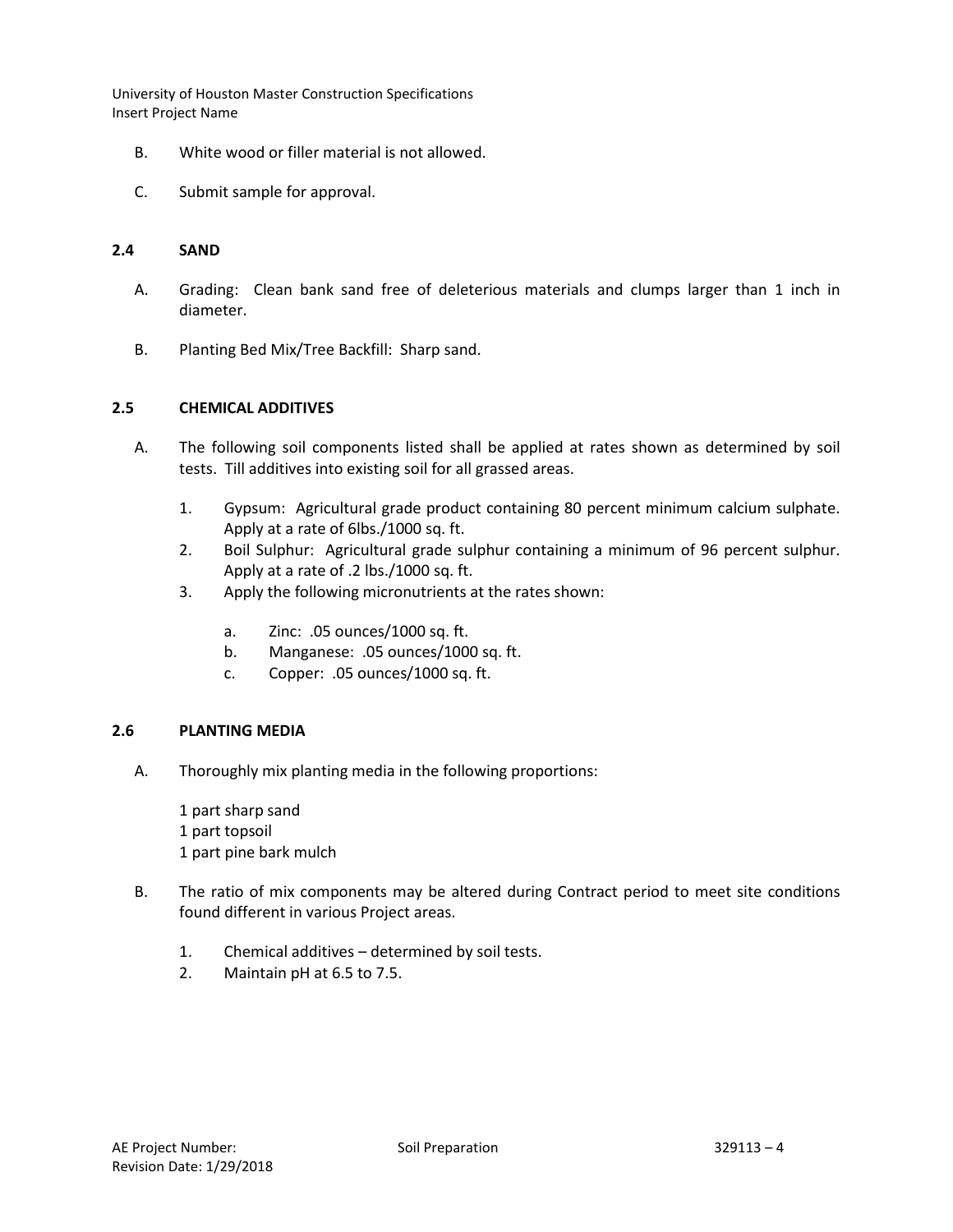# **PART 3 - EXECUTION**

## **3.1 SOIL MOISTURE CONTENT**

- A. Do not work soil when the following conditions occur:
	- 1. Moisture content is so great that excessive compaction will occur.
	- 2. When it is so dry that dust will form in air or where clods will not break readily.
	- 3. When it is frozen.
- B. Apply water if necessary to bring soil to optimum moisture content for tilling and planting.

### **3.2 CLEARING AND CULTIVATION**

- A. Clearing: Clear all planting areas of stones 1-1/2 in. diameter and larger, weeds, debris and other extraneous materials prior to soil preparation work.
- B. Cultivation of Subgrade:
	- 1. Verification:
		- a. Verify that subgrades for installation of stockpiled native topsoil and imported landscape soil have been established under rough grading and have been approved by the landscape architect. Do not spread landscape soil prior to acceptance of subgrade work.
		- b. Depth: Verify that subgrades are 4-inch minimum below finished grades, + 1 inch. Report all variations.
	- 2. Cultivation: Rip or cultivate rough grade in all lawn and planting areas to a depth of 4 inches immediately prior to spreading stockpiled native topsoil or imported landscape soil.

#### **3.3 SPREADING, DEPTH, AND AMENDING OF IMPORTED LANDSCAPE SOIL**

- A. Sequence: Existing soil subgrade cultivation and amending to be approved prior to spreading stockpiled native topsoil or imported landscape soils.
- B. Install stockpiled topsoil in low areas to bring the rough grade to within plus or minus 1 foot.
- C. Place in lifts of 3 inches maximum where necessary.